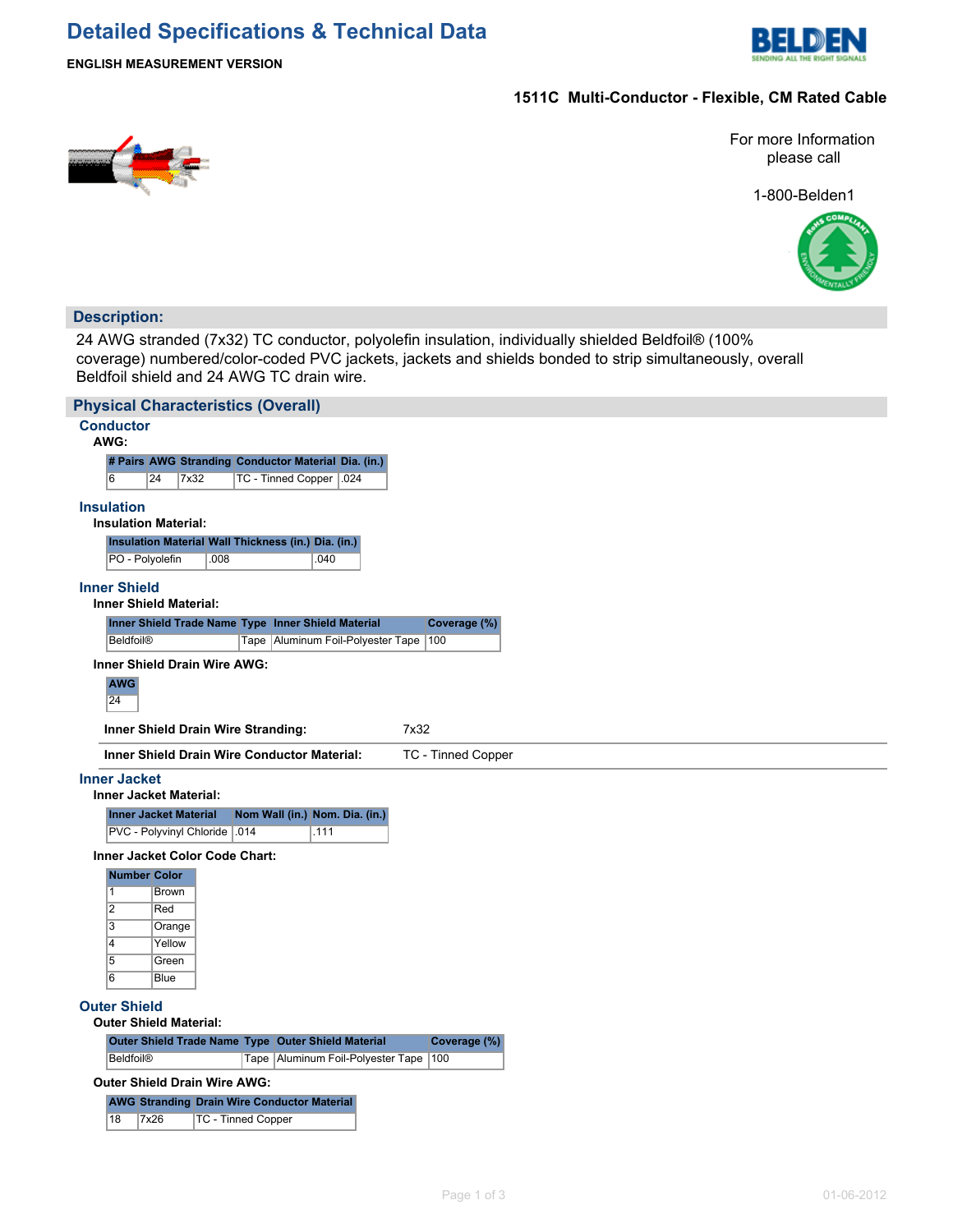

#### **ENGLISH MEASUREMENT VERSION**

## **1511C Multi-Conductor - Flexible, CM Rated Cable**

| <b>Outer Jacket</b>                                                                        |                                     |
|--------------------------------------------------------------------------------------------|-------------------------------------|
| <b>Outer Jacket Material:</b><br>Nom. Wall Thickness (in.)<br><b>Outer Jacket Material</b> |                                     |
| PVC - Polyvinyl Chloride   .037                                                            |                                     |
| <b>Outer Jacket Ripcord:</b>                                                               | Yes                                 |
| <b>Overall Cable</b>                                                                       |                                     |
| <b>Overall Nominal Diameter:</b>                                                           | 0.418 in.                           |
| Pair                                                                                       |                                     |
| Pair Color Code Chart:<br>Color                                                            |                                     |
| Red & Black                                                                                |                                     |
| Pair Lay Length & Direction:                                                               |                                     |
| Lay Length (in.) Twists/ft. (twist/ft)                                                     |                                     |
| 1.750<br>6.850                                                                             |                                     |
| <b>Mechanical Characteristics (Overall)</b>                                                |                                     |
| <b>Operating Temperature Range:</b>                                                        | $-35^{\circ}$ C To +75 $^{\circ}$ C |
| <b>Bulk Cable Weight:</b>                                                                  | 94 lbs/1000 ft.                     |
| Max. Recommended Pulling Tension:                                                          | 122.400 lbs.                        |
| Min. Bend Radius (Install)/Minor Axis:                                                     | 4 in.                               |
| <b>Applicable Specifications and Agency Compliance (Overall)</b>                           |                                     |
| <b>Applicable Standards &amp; Environmental Programs</b>                                   |                                     |
| NEC/(UL) Specification:                                                                    | <b>CM</b>                           |
| <b>CEC/C(UL) Specification:</b>                                                            | <b>CM</b>                           |
| <b>EU CE Mark:</b>                                                                         | No                                  |
| EU Directive 2000/53/EC (ELV):                                                             | Yes                                 |
| EU Directive 2002/95/EC (RoHS):                                                            | Yes                                 |
| EU RoHS Compliance Date (mm/dd/yyyy):                                                      | 01/01/2004                          |
| EU Directive 2002/96/EC (WEEE):                                                            | Yes                                 |
| EU Directive 2003/11/EC (BFR):                                                             | Yes                                 |
| CA Prop 65 (CJ for Wire & Cable):                                                          | Yes                                 |
| MII Order #39 (China RoHS):                                                                | Yes                                 |
| <b>Plenum/Non-Plenum</b>                                                                   |                                     |
| Plenum (Y/N):                                                                              | No                                  |
| <b>Electrical Characteristics (Overall)</b>                                                |                                     |
| Nom. Characteristic Impedance:                                                             |                                     |
| Impedance (Ohm)<br>50                                                                      |                                     |
| Nom. Inductance:                                                                           |                                     |
| Inductance (µH/ft)                                                                         |                                     |
| .18                                                                                        |                                     |
|                                                                                            |                                     |

**Capacitance (pF/ft)**

 $31$ 

**Nom. Capacitance Cond. to Other Conductor & Shield:**

**Capacitance (pF/ft)** 58